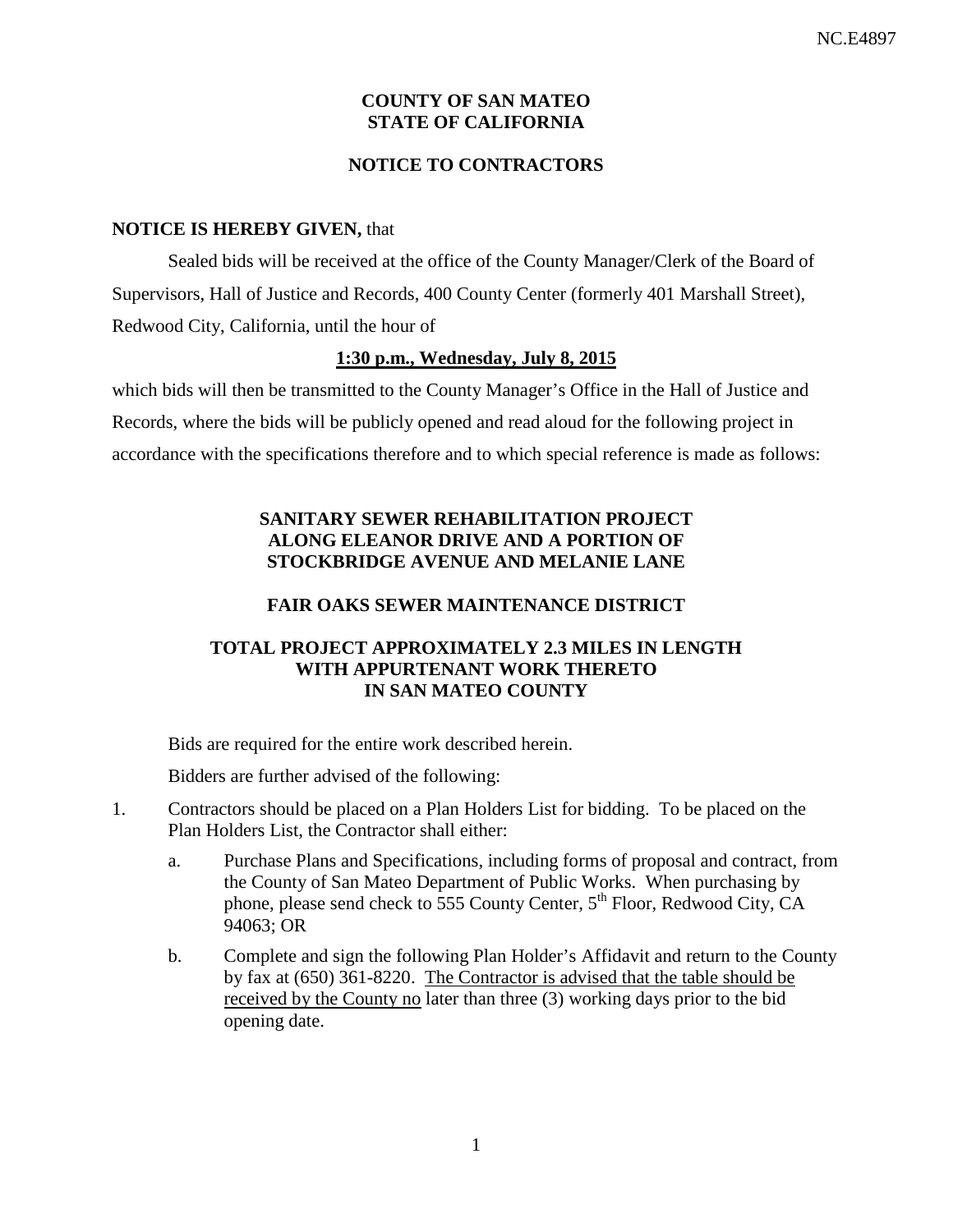| <b>Plan Holder's Affidavit</b>                                                                                                                   |              |                                        |  |  |  |  |  |
|--------------------------------------------------------------------------------------------------------------------------------------------------|--------------|----------------------------------------|--|--|--|--|--|
| <b>Sanitary Sewer Rehabilitation Project Along Eleanor Drive</b><br>and a Portion of Stockbridge Avenue and Melanie Lane<br><b>Project Title</b> |              |                                        |  |  |  |  |  |
| Project No.                                                                                                                                      | <b>SF015</b> | <b>Project Engineer:</b> Kristen Lau   |  |  |  |  |  |
|                                                                                                                                                  |              | <b>Project Manager:</b> Edelzar Garcia |  |  |  |  |  |
| <b>Bid Open Date and Time:</b><br>1:30 p.m., Wednesday, July 8, 2015                                                                             |              |                                        |  |  |  |  |  |
| <b>Company Name:</b><br><b>Mailing Address:</b>                                                                                                  |              |                                        |  |  |  |  |  |
| <b>Phone Number:</b>                                                                                                                             |              | <b>Fax Number:</b>                     |  |  |  |  |  |
| <b>E-mail Address:</b>                                                                                                                           |              |                                        |  |  |  |  |  |
|                                                                                                                                                  |              |                                        |  |  |  |  |  |
| (Name and Title of Authorized Representative of Bidder)                                                                                          |              |                                        |  |  |  |  |  |
| (Signature of Authorized Representative of Bidder)                                                                                               |              |                                        |  |  |  |  |  |

- 2. The Plan Holders List will be posted to the County of San Mateo's Public Works website the Friday before the bid open date.
- 3. It will be the Contractor's sole responsibility to ensure that they have received addendums, *if any,* which will be posted to the County of San Mateo's Public Works website on the same day issued. Said addendums will also be sent to all current plan holders and made available during purchase of Plans and Specifications.
- 4. Reference is made to Section 2-1.10, "Disqualification of Bidders," of the Standard Specifications. The Contractor's attention is directed in particular to the last sentence, which states, "Proposals in which the prices obviously are unbalanced may be rejected."
- 5. No contractor or subcontractor may be listed on a bid proposal for a public works project (submitted on or after March 1, 2015) unless registered with the Department of Industrial Relations pursuant to Labor Code section 1725.5 [with limited exceptions from this requirement for bid purposes only under Labor Code section 1771.1(a)]. No contractor or subcontractor may be awarded a contract for public work on a public works project (awarded on or after April 1, 2015) unless registered with the Department of Industrial Relations pursuant to Labor Code section 1725.5. This project is subject to compliance monitoring and enforcement by the Department of Industrial Relations.

The Public Works website will be updated as needed and can be accessed under the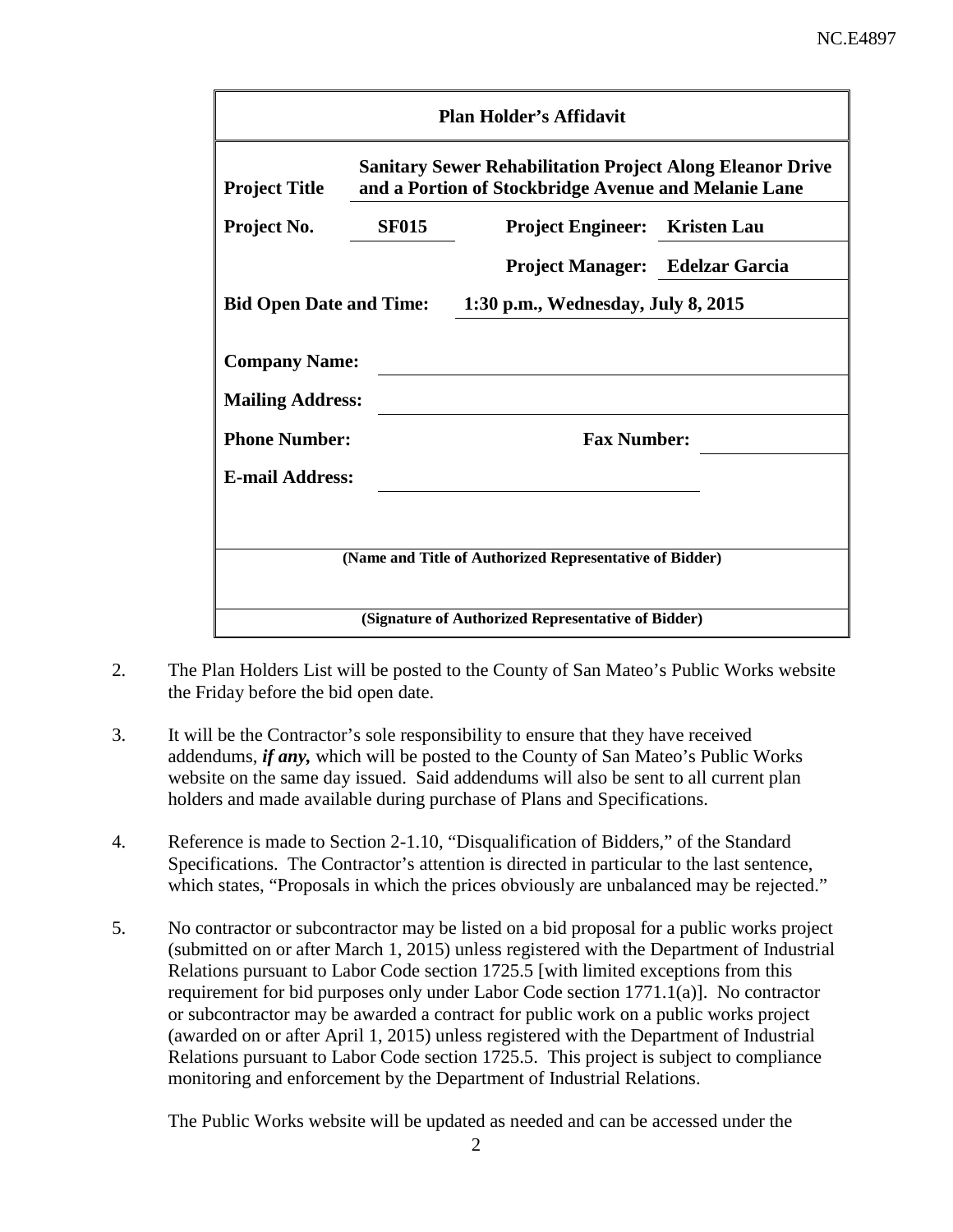Departments tab found on the County of San Mateo website (*www.co.sanmateo.ca.us*).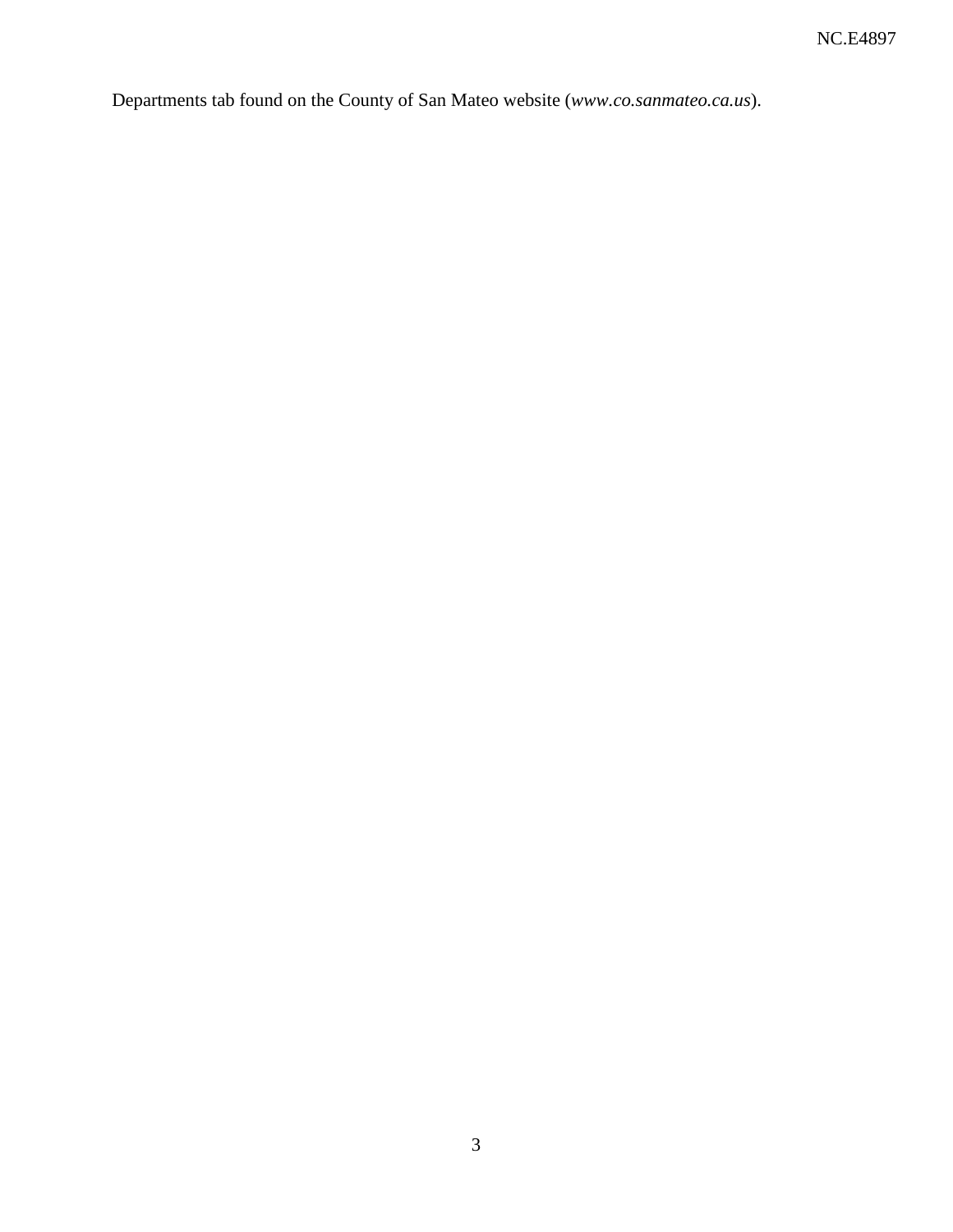#### **ENGINEER'S ESTIMATE**

# **SANITARY SEWER REHABILITATION PROJECT ALONG ELEANOR DRIVE AND A PORTION OF STOCKBRIDGE AVENUE AND MELANIE LANE**

# **FAIR OAKS SEWER MAINTENANCE DISTRICT**

#### **TOTAL PROJECT APPROXIMATELY 2.3 MILES IN LENGTH WITH APPURTENANT WORK THERETO IN SAN MATEO COUNTY**

| <b>Item</b><br>No. | <b>Section</b><br>No. | <b>Estimated</b><br>Quantity | <b>Unit of</b><br><b>Measure</b> | <b>Item</b><br><b>Description</b>                                   |
|--------------------|-----------------------|------------------------------|----------------------------------|---------------------------------------------------------------------|
| $\mathbf{1}$       | 10                    | $\mathbf{1}$                 | LS                               | <b>Construction Waste Management</b>                                |
| $\overline{2}$     | 11                    | $\mathbf{1}$                 | LS                               | Mobilization (not to exceed 3% of total bid price)                  |
| $\overline{3}$     | 11-1 $& 20$           | $\mathbf{1}$                 | LS                               | <b>Water Pollution Control</b>                                      |
| $\overline{4}$     | 12                    | $\mathbf{1}$                 | LS                               | <b>Maintaining Traffic</b>                                          |
| 5                  | $15-3$                | 30                           | LF                               | <b>Abandon Existing Sanitary Sewer Main</b>                         |
| 6                  | $15 - 4$              | $\mathbf{1}$                 | EA                               | <b>Abandon Existing Sanitary Sewer Manhole</b>                      |
| 7                  | 16                    | $\mathbf{1}$                 | LS                               | Clearing and Grubbing                                               |
| 8                  | 17                    | $\mathbf{1}$                 | LS                               | Develop and Apply Water                                             |
| 9                  | 57                    | 12                           | EA                               | Timber Laggings $-2$ " x 12" x 2'                                   |
| 10                 | 57                    | 6                            | EA                               | Timber Laggings $-2$ " x 12" x 3'                                   |
| 11                 | 57                    | 12                           | EA                               | Timber Posts $-4$ " x 4" x 4"                                       |
| 12                 | 107                   | $\mathbf{1}$                 | LS                               | <b>Trench Safety</b>                                                |
| 13                 | 101, 103 &<br>108     | 5,906                        | LF                               | Pipe Burst Existing 6" VCP and Install 6" HDPE<br>in Street         |
| 14                 | 101, 103 &<br>108     | 5,738                        | LF                               | Pipe Burst Existing 6" VCP and Install 6" HDPE in<br>Easement       |
| 15                 | 101 & 108             | 284                          | LF                               | Pipe Burst Existing 8" VCP and Install 8" HDPE in<br>Easement       |
| 16                 | 102 & 108             | 16                           | LF                               | Remove Existing 6" VCP and Install 6" DIP by<br>Open Trench Method  |
| 17                 | 102 & 108             | 348                          | LF                               | Remove Existing 6" VCP and Install 6" HDPE by<br>Open Trench Method |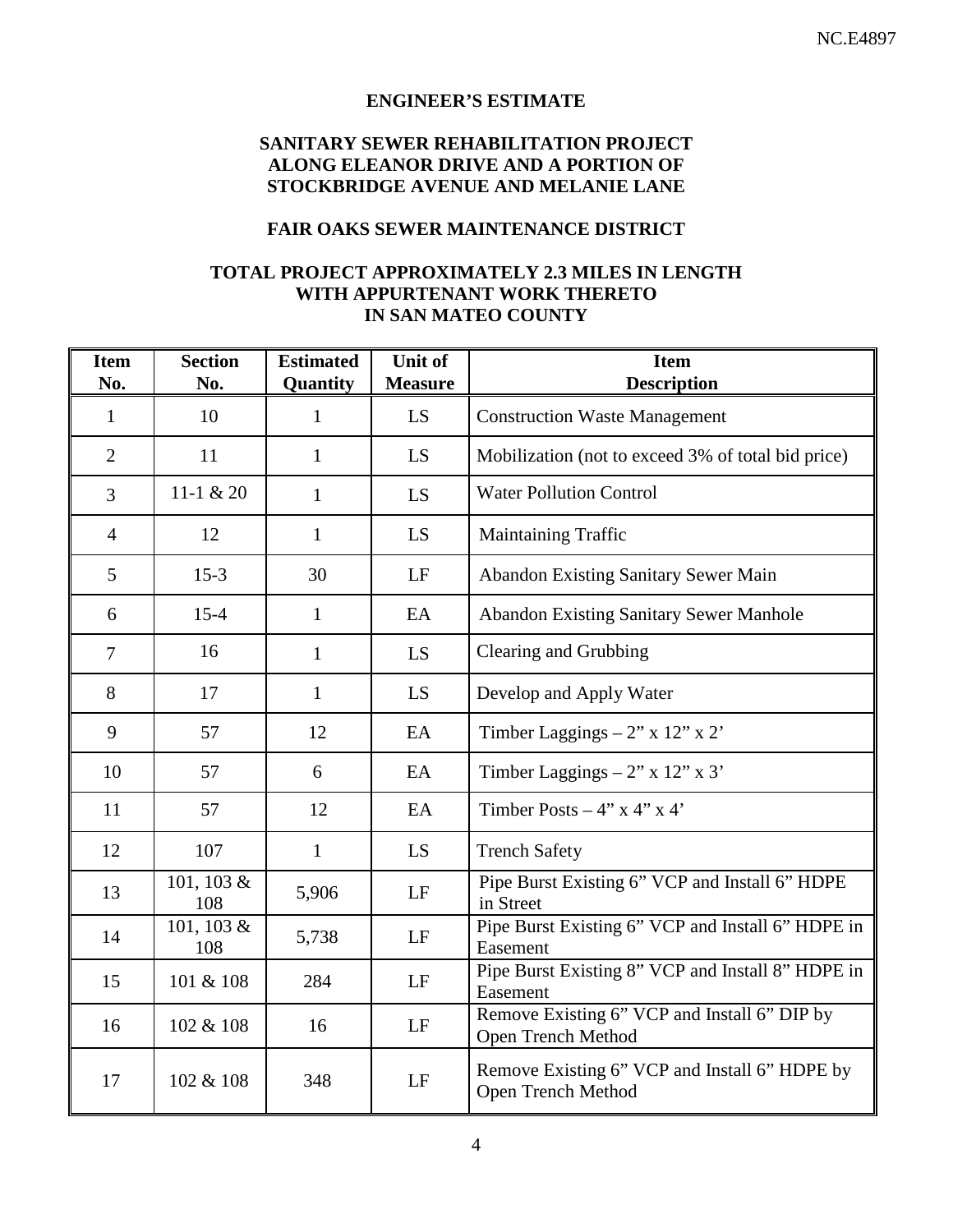## **SANITARY SEWER REHABILITATION PROJECT ALONG ELEANOR DRIVE AND A PORTION OF STOCKBRIDGE AVENUE AND MELANIE LANE**

| <b>Item</b><br>No. | <b>Section</b><br>No. | <b>Estimated</b><br>Quantity | Unit of<br><b>Measure</b> | <b>Item</b><br><b>Description</b>                                                    |
|--------------------|-----------------------|------------------------------|---------------------------|--------------------------------------------------------------------------------------|
| 18                 | 102 & 108             | 17                           | LF                        | Remove Existing 6" VCP and Install 4" PVC by<br><b>Open Trench Method</b>            |
| 19                 | 101 & 108             | 30                           | EA                        | Reconnect Existing Sanitary Sewer Lateral to New<br>Sewer Main in Street             |
| 20                 | 101                   | 16                           | EA                        | Reconnect Existing Sanitary Sewer Lateral to New<br>Sewer Main in Easement           |
| 21                 | 101 & 108             | 150                          | LF                        | Replace Existing Sanitary Sewer Lateral                                              |
| 22                 | 106 & 108             | $\overline{2}$               | EA                        | Replace Existing 6" Flushing Inlet with New 6"<br><b>Flushing Inlet</b>              |
| 23                 | 106 & 108             | $\mathbf{1}$                 | EA                        | Replace Existing Sanitary Sewer Manhole with<br>New 6" Flushing Inlet                |
| 24                 | 101                   | 10                           | EA                        | <b>Plug Existing Inactive Sewer Lateral</b>                                          |
| 25                 | 104                   | 43                           | EA                        | Replace Existing Sanitary Sewer Manhole with<br><b>Concrete Manhole in Street</b>    |
| 26                 | 104                   | 24                           | EA                        | Replace Existing Sanitary Sewer Manhole with<br><b>Concrete Manhole in Easement</b>  |
| 27                 | 104                   | 6                            | EA                        | Replace Existing Sanitary Sewer Manhole with<br><b>HDPE Manhole in Easement</b>      |
| 28                 | 105                   | $\overline{2}$               | EA                        | <b>Rehabilitate Existing Sanitary Sewer Manhole</b>                                  |
| 29                 | 15-2 & 104            | 1                            | EA                        | Remove Existing 6" Flushing Inlet and Construct<br><b>New Sanitary Sewer Manhole</b> |

# **Engineer's Estimate of Costs: \$ 2,085,000.00**

(F) Final Pay Quantities - See Section 9-1.015, "Final Pay Items," of the Standard Specifications.

(S) Specialty Items - As defined in Section 8-1.01, "Subcontracting," of the Standard Specifications.

(Note: Gaps in section numbering, above, indicate the Section is blank or does not apply.)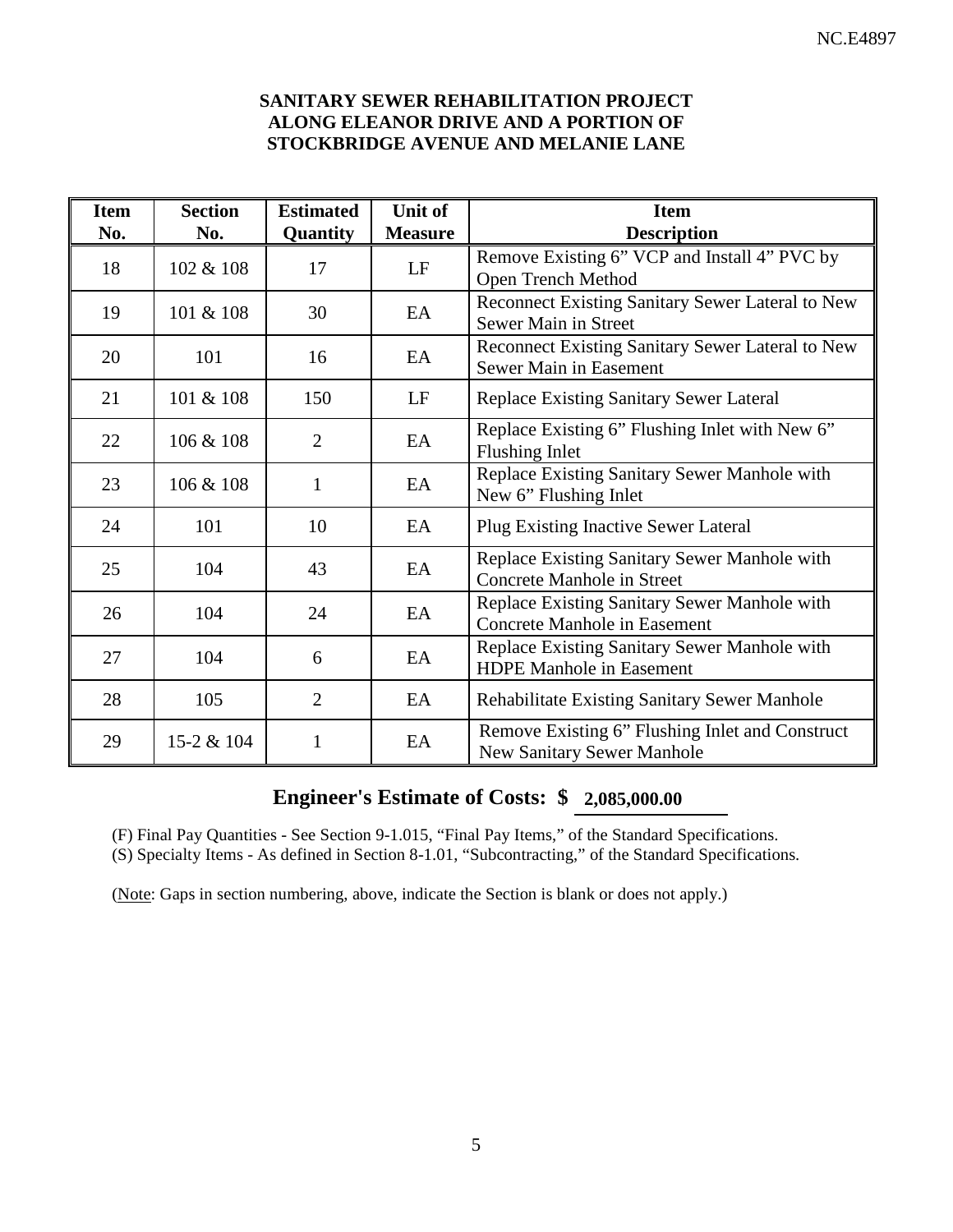The foregoing quantities are approximate only, being given as a basis for the comparison of bids, and the County of San Mateo does not, expressly or by implication, agree that the actual amount of work will correspond herewith, but reserves the right to increase or decrease the amount of any class or portion of the work, or to omit any portion of the work, as may be deemed necessary or expedient by the Engineer.

Payment to the Contractor for materials furnished and work completed shall be made by the County in accordance with Section 9 of the "Special Provisions" portion of these Contract Documents. Pursuant to Section 22300 of the Public Contract Code, Contractor may, upon his request and at Contractor's expense, substitute equivalent securities for any moneys retained from such payment for the fulfillment of the Contract.

Pursuant to Section 1773 of the Labor Code, prevailing wage rates in the County have been established by the California Department of Industrial Relations, and copies are available in the office of the Director of Public Works. Said prevailing wage rates shall be made available to any interested party on request, and the successful Bidder shall post a copy of the wage rates at the job site.

Wage rates for overtime shall be paid at not less than one and one-half (1-1/2) times the above rates. Wage rates for Sundays and holidays shall be paid at not less than two (2) times the above rates.

The holidays upon which such rates shall be paid shall be all holidays recognized in the collective bargaining agreement applicable to the particular craft, classification, or type of worker employed on the Project.

It is the policy of the County that Contractors on public projects employ their workers and craftsmen from the local labor market whenever possible. "Local Labor Market" is defined as the labor market within the geographical confines of the County of San Mateo, State of California. Consistent with this policy, the Contractor is requested to employ craftsmen and other workers from the local labor market whenever possible to do so.

Each bidder shall submit with the bid, Certificates of Compliance and Intent on a form provided in the "Proposal" section of these Contract Documents, a certificate that bidder is in compliance with the provisions of the Equal Employment Opportunity Requirement of Executive Order 11246, Title VII of the Civil Rights Act of 1964, the California Fair Employment and Housing Act and any other federal, state and local laws and regulations relating to equal employment opportunity. With the execution of said certificates, bidder also agrees that bidder

6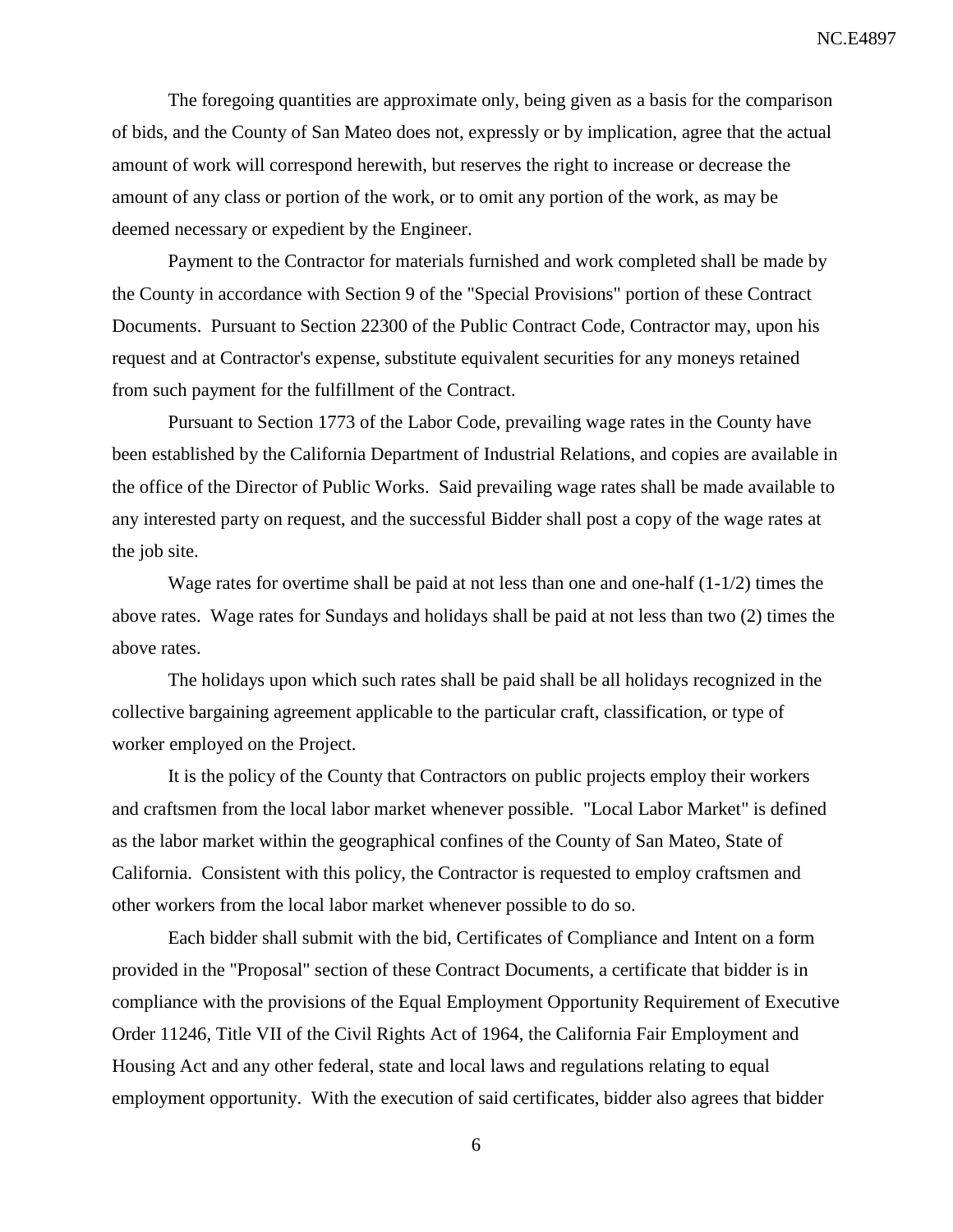will maintain or develop and implement, during the course of the work concerned, a program of hiring and employment, conducted without regard to race, religion, color, national origin, ancestry, sexual orientation, or sex of the applicants. With this certification, bidder shall submit any and all information that may be required by the County in connection with the particular project.

Each bidder is hereby notified of the addition of Article 1.5 (commencing with Section 20104) to Chapter 1 of Part 3 of the Public Contract Code as said Article relates to resolution of construction claims, and to Section 3186 of the Civil Code, as amended January 1, 1999 with regard to stop notices and public entity's rights to retain monies in order to provide for that entity's reasonable cost of litigation. The bidder is further notified that all provisions of Article 1.5 of the Public Contract Code and Section 3186 of the Civil Code, as outlined above shall be considered as incorporated into and become an integral part of these specifications.

Questions relating to equal employment should be directed to the San Mateo County Department of Public Works, Equal Employment Opportunity Program, 555 County Center, 5<sup>th</sup> Floor, Redwood City, California, 94063-1665, telephone (650) 363-4100.

Plans and Specifications and forms of Proposal and Contract may be seen and obtained at the office of the Director of Public Works, 555 County Center,  $5<sup>th</sup>$  Floor, Redwood City, California, 94063-1665. Plans and specifications may be obtained for a:

#### **NON-REFUNDABLE FEE OF \$35.00 PER SET**

Additional technical questions should be directed to the office of the Director of Public Works, 555 County Center, 5<sup>th</sup> Floor, Redwood City, California, 94063-1665, telephone (650) 363-4100.

The Contractor shall possess either a Class A License or a combination of Class C licenses that are applicable for the majority of the work at the time this contract is awarded. No Contract will be awarded to a Bidder who is not licensed as required by laws of the State of California.

**The Contractor shall sign and date the Acknowledgement of Site Visit form provided on page 6 of the Proposal Section and submit with the bid. Failure to complete this form shall be grounds for rejection of the bid.**

The County of San Mateo reserves the right to reject any or all bids and/or waive any informalities or irregularities in any bid received.